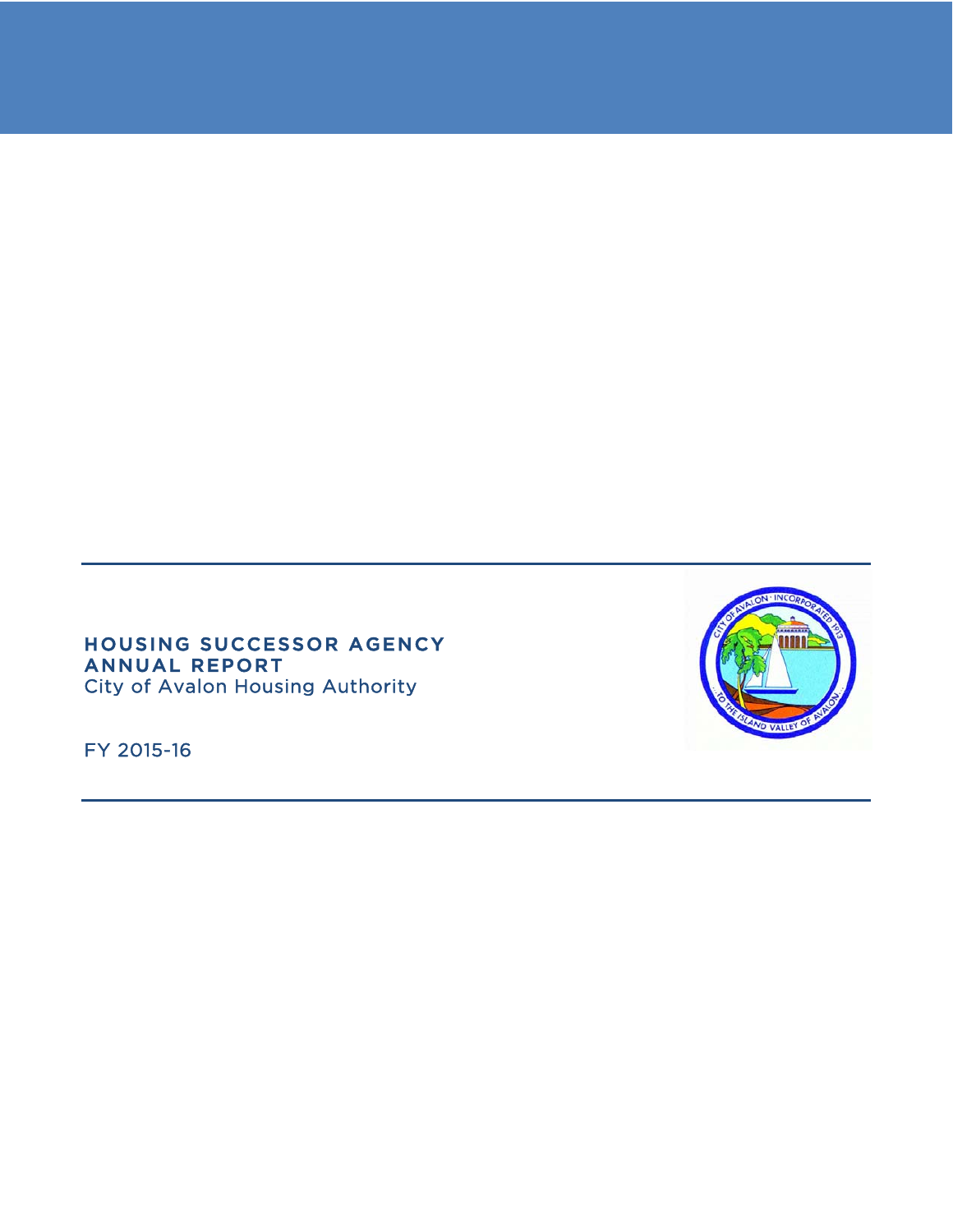# TABLE OF CONTENTS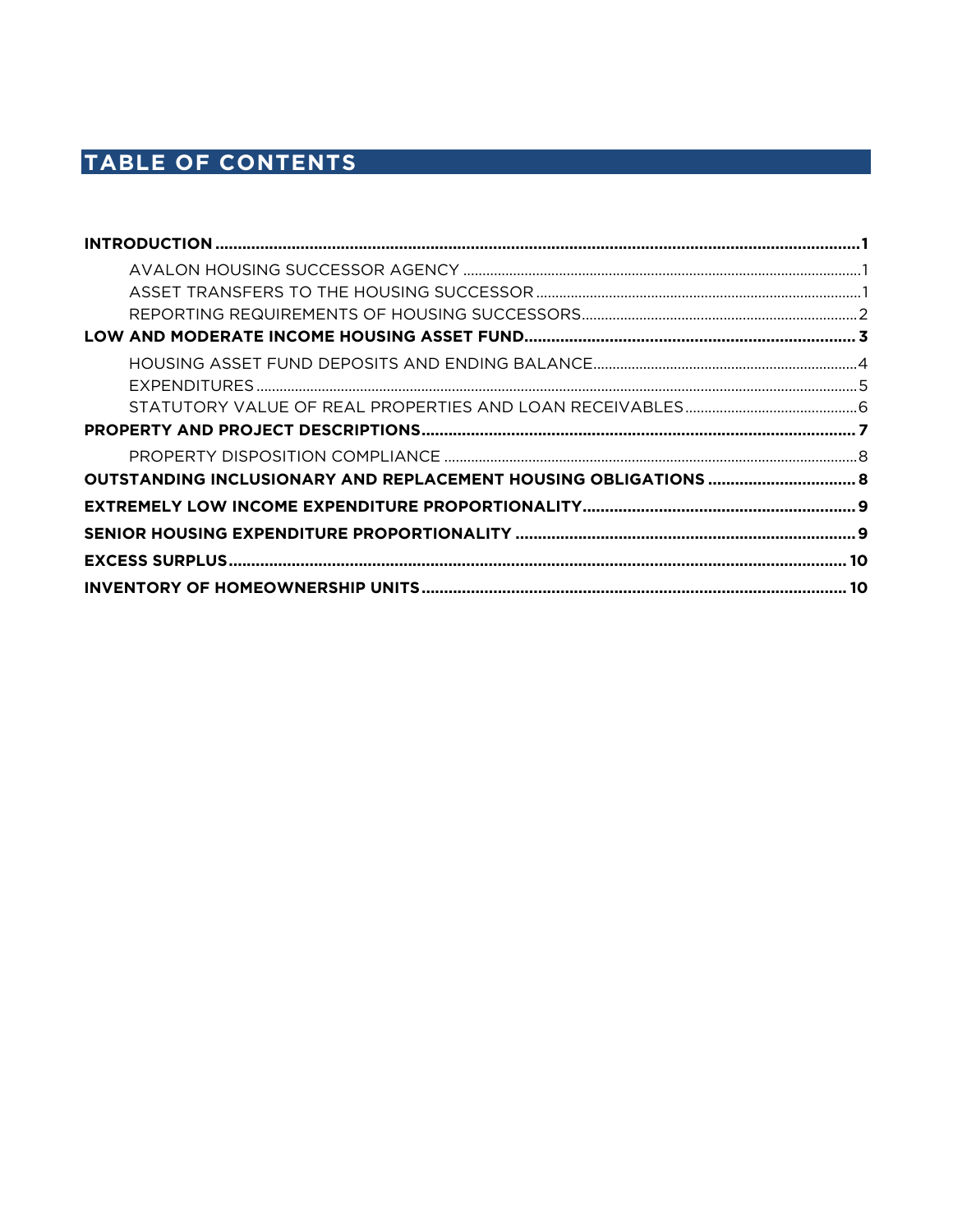# **INTRODUCTION**

# AVALON HOUSING SUCCESSOR AGENCY

The City Council of the City of Avalon ("City Council") adopted a resolution establishing the Avalon Housing Authority ("Authority") on or about February 2, 1983. The City Council further affirmed the need for the Authority and reauthorized its powers by adopting Resolution No. 12- 02 on January 30, 2012.

The Authority serves as the housing successor entity to the former Avalon Community Improvement Agency ("ACIA"). All California redevelopment agencies were dissolved effective February 1, 2012 by Assembly Bills x1 26 and 1484 (Parts 1.8 and 1.85 of the Health and Safety Code or "HSC"). The City Council elected not to retain the housing assets and functions of the former ACIA, and designated the Authority as the housing successor entity. The Authority thereby inherited all rights, powers, assets, liabilities, duties, and obligations associated with the housing activities of the former ACIA, excluding any amounts in the Low and Moderate Income Housing Fund ("LMIHF"). All former ACIA housing assets and liabilities were transferred to Authority through the Housing Asset Transfer Form ("HAT") and approved by the Department of Finance ("DOF") in August 2012 and updated in September 2014.

It is important to note that although the Authority inherited the ACIA's assets and functions, it does not have an ongoing financing mechanism to maintain them like the ACIA. The former ACIA primarily funded projects with LMIHF generated by redevelopment tax increment; this tool was abolished with the dissolution of redevelopment.

# ASSET TRANSFERS TO THE HOUSING SUCCESSOR

Per HSC Section 34176(e), housing assets may include the following.

- Real property;
- Restrictions on the use of property;
- Personal property in a residence;
- Housing-related files;
- Office supplies and software programs acquired for low-and moderate-income purposes;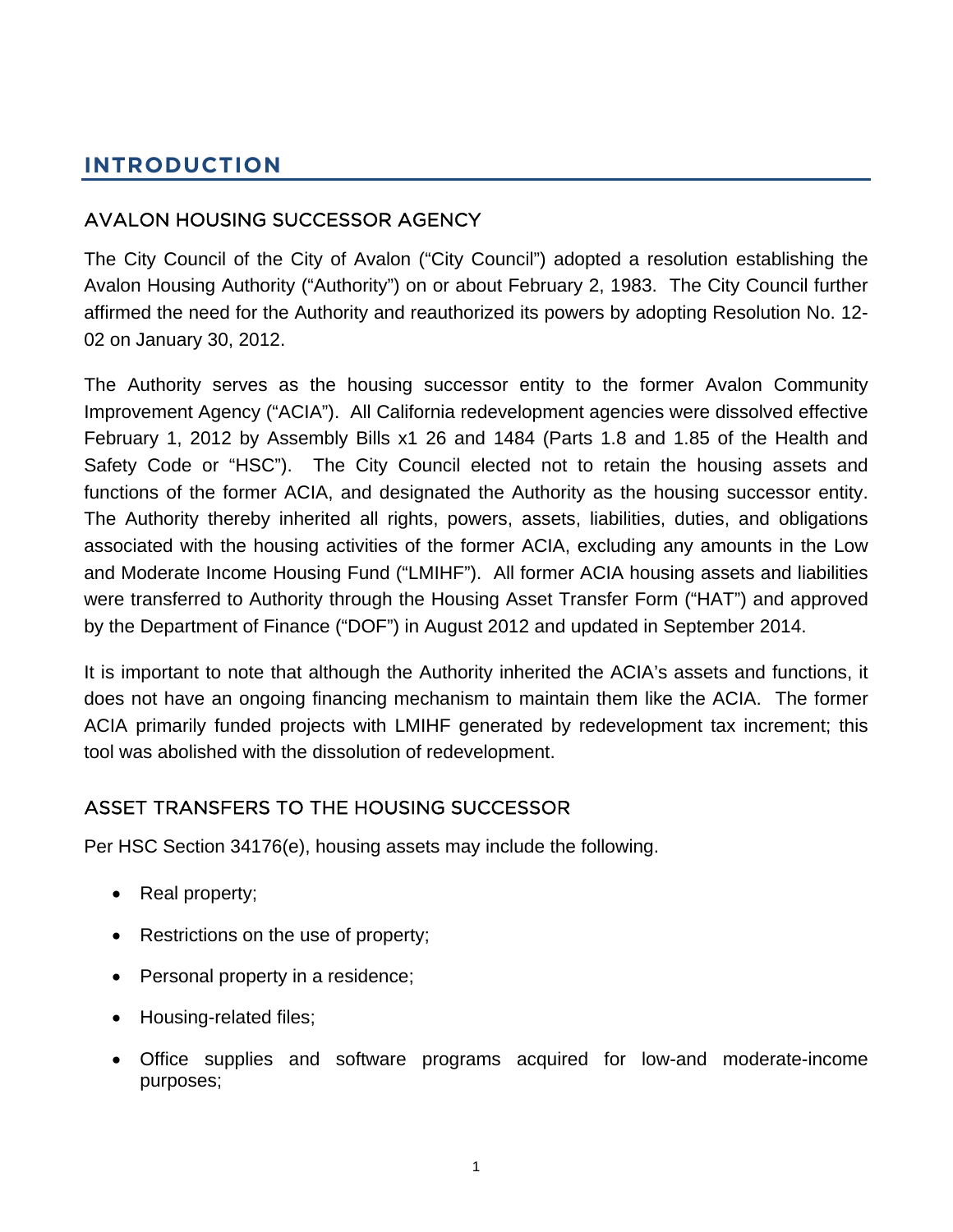- Funds encumbered by an enforceable obligation;
- Loan or grants receivable funded from the former LMIHF;
- Funds derived from rents or operation of properties acquired for low-and moderateincome housing purposes;
- Rents or payments from housing tenants or operators of low-and moderate-income housing; and
- Repayment of Supplemental Educational Revenue Augmentation Fund loans.

The vast majority of assets transferred to the Authority were real properties and affordable housing covenants.

# REPORTING REQUIREMENTS OF HOUSING SUCCESSORS

Senate Bill ("SB") 341, Assembly Bill ("AB") 1793, and SB 107 amended certain sections of the HSC that pertain largely to the entities that accepted the housing assets and liabilities of former redevelopment agencies. SB 341 clarified that all former redevelopment agency housing assets, regardless of their originating redevelopment agency, must be maintained in a separate fund, known as the Low and Moderate Income Housing Asset Fund ("Housing Asset Fund").

In accordance with HSC Section 34176.1(f), the following data must be reported annually for the Housing Asset Fund. Please note, while annual reporting is required, compliance periods may be longer, as described below. Not all items are applicable to all housing successors.

- 1. Total amount deposited in the Housing Asset Fund for the Fiscal Year.
- 2. Statement of balance at the close of the Fiscal Year.
- 3. Description of expenditures for Fiscal Year broken out as follows:
	- a. Rapid rehousing for homelessness prevention (maximum of \$250,000 per year),
	- b. Administrative expenses (greater of \$200,000 or 5 percent of "portfolio"),
	- c. Monitoring expenses (included as an administrative expense), and
	- d. All other expenditures must be reported as spent for each income group (extremely low-, very low-, and low income).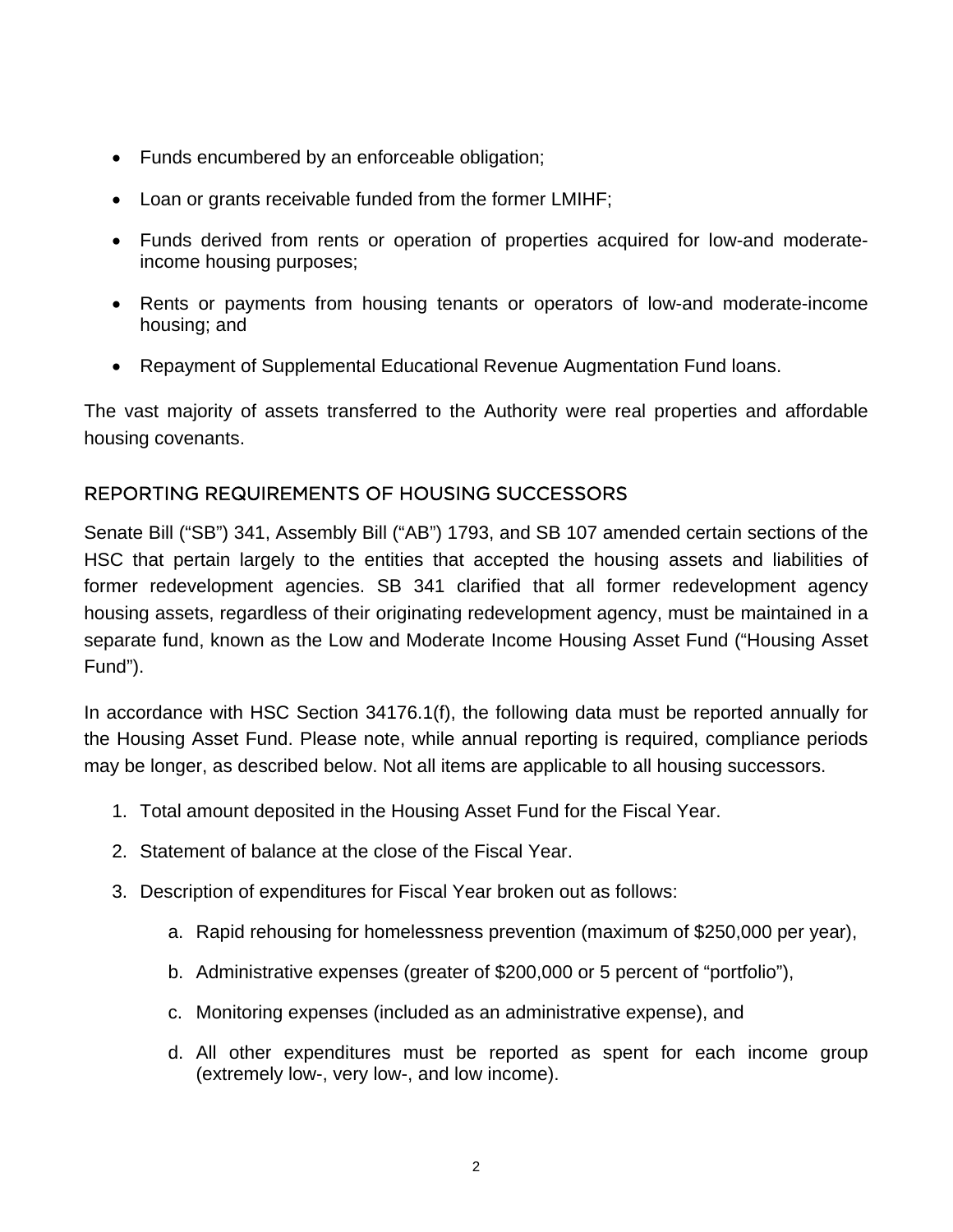- 4. Other "Portfolio" balances
	- a. Statutory value of any real property either transferred from the former ACIA or purchased by the Housing Asset Fund. Note that the Housing Successor may only hold property for five years.
	- b. Value of loans and grants receivable.
- 5. Descriptions of any transfers to another housing successor for a joint project.
- 6. Description of any project still funded through the Recognized Obligation Payment Schedule ("ROPS").
- 7. Update on property disposition for any property owned more than 5 years or plans for property owned less than 5 years.
- 8. Description of any outstanding production obligations of the former redevelopment agency that are inherited by the Housing Successor.
- 9. Compliance with proportionality requirements (income group targets). Compliance must be upheld on a five-year cycle.
- 10. Percentage of deed-restricted rental housing restricted to seniors and assisted by the entity assuming housing functions, the former ACIA, or the County within the past 10 years compared to the total number of units assisted by any of those three agencies.
- 11. Amount of excess surplus, and if any, the plan for eliminating it.
- 12. An inventory of homeownership units assisted by the former ACIA or its housing successor subject to covenants or restrictions.

# **LOW AND MODERATE INCOME HOUSING ASSET FUND**

The Housing Asset Fund<sup>1</sup> replaced the former ACIA's LMIHF. The Housing Asset Fund includes all the assets that were transferred from the ACIA to the Authority via the HAT which included:

- 1. Real properties,
- 2. Affordable housing covenants,
- 3. Loan receivables,
- 4. Income from ground leases and rental properties, and

l <sup>1</sup> City of Avalon Fund 153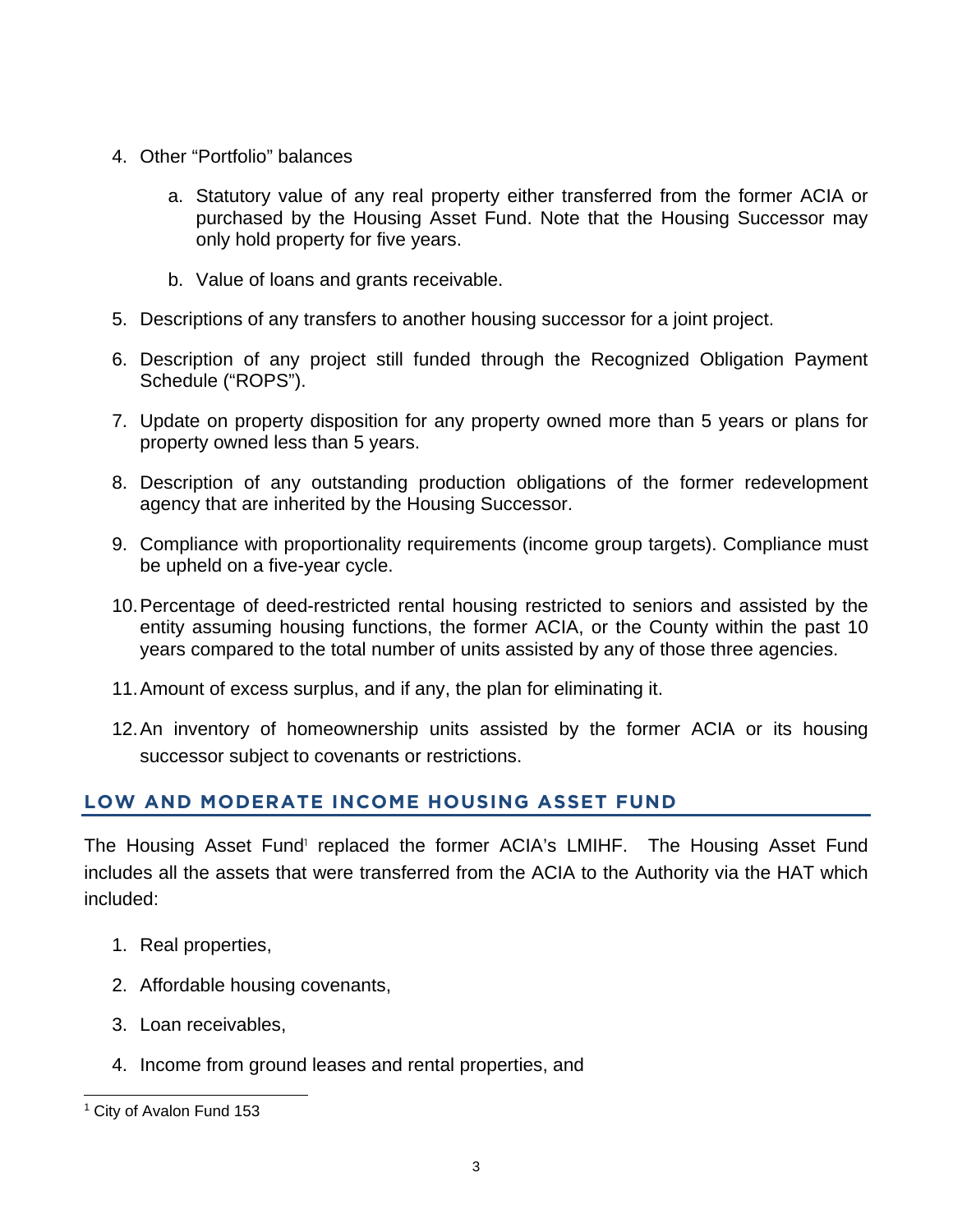5. Supplemental Educational Revenue Augmentation Fund Loan ("SERAF").

# HOUSING ASSET FUND DEPOSITS AND ENDING BALANCE

SB 341 requires that the Authority annually report the amount of funds that were deposited into the Housing Asset Fund during the fiscal year. The Authority deposited \$15,950 into the Housing Asset Fund during fiscal year 2015-16. The sources of the deposits are detailed below in Table 1. There were no deposits into the Housing Asset Fund related to the Recognized Obligation Payment Schedule.

| <b>Fiscal Year 2015-16 Housing Asset Fund Deposits</b> | Table 1  |
|--------------------------------------------------------|----------|
| <b>Avalon Housing Authority</b>                        |          |
| <b>Revenue Source</b>                                  | Amount   |
| ___                                                    | $ - - -$ |

| Rental Income - 206 E. Whittley    | \$15,650 |
|------------------------------------|----------|
| Ground Leases - 238 & 311 Descanso | \$300    |
| <b>Total Revenues</b>              | \$15,950 |

At the close of fiscal year 2015-16, the ending balance in the Housing Asset Fund was \$5,405,797 as shown in Table 2.

| <b>Fiscal Year 2015-16 Housing Asset Fund Ending Balance</b>   |   | Table 2   |
|----------------------------------------------------------------|---|-----------|
| <b>Avalon Housing Authority</b>                                |   |           |
|                                                                |   |           |
| <b>Balance Type</b>                                            |   | Amount    |
| Cash                                                           | S | 454,222   |
| Due From                                                       |   | 248,627   |
| <b>Accounts Receivable</b>                                     |   | 150       |
| <b>Accounts Payable</b>                                        |   | (1)       |
| Land Held For Resale <sup>1</sup>                              |   | 3,951,426 |
| Homebuyer Downpayment Assistance Loans Receivable <sup>2</sup> |   |           |
| <b>SERAF Loan Receivable</b>                                   |   | 751,373   |
| <b>FUND BALANCE</b>                                            |   | 5,405,797 |

 $1$  The land value of two properties transferred on the HAT (238 & 311 Descanso) are not recorded in the Housing Asset Fund balance because the land is only held as security in the event of default on first-time homebuyer loans.

 $2$  A loan receivable for 336 Triana Lane was transferred on the HAT but is not recorded in the Housing Asset Fund balance it is not repaid unless the property is sold.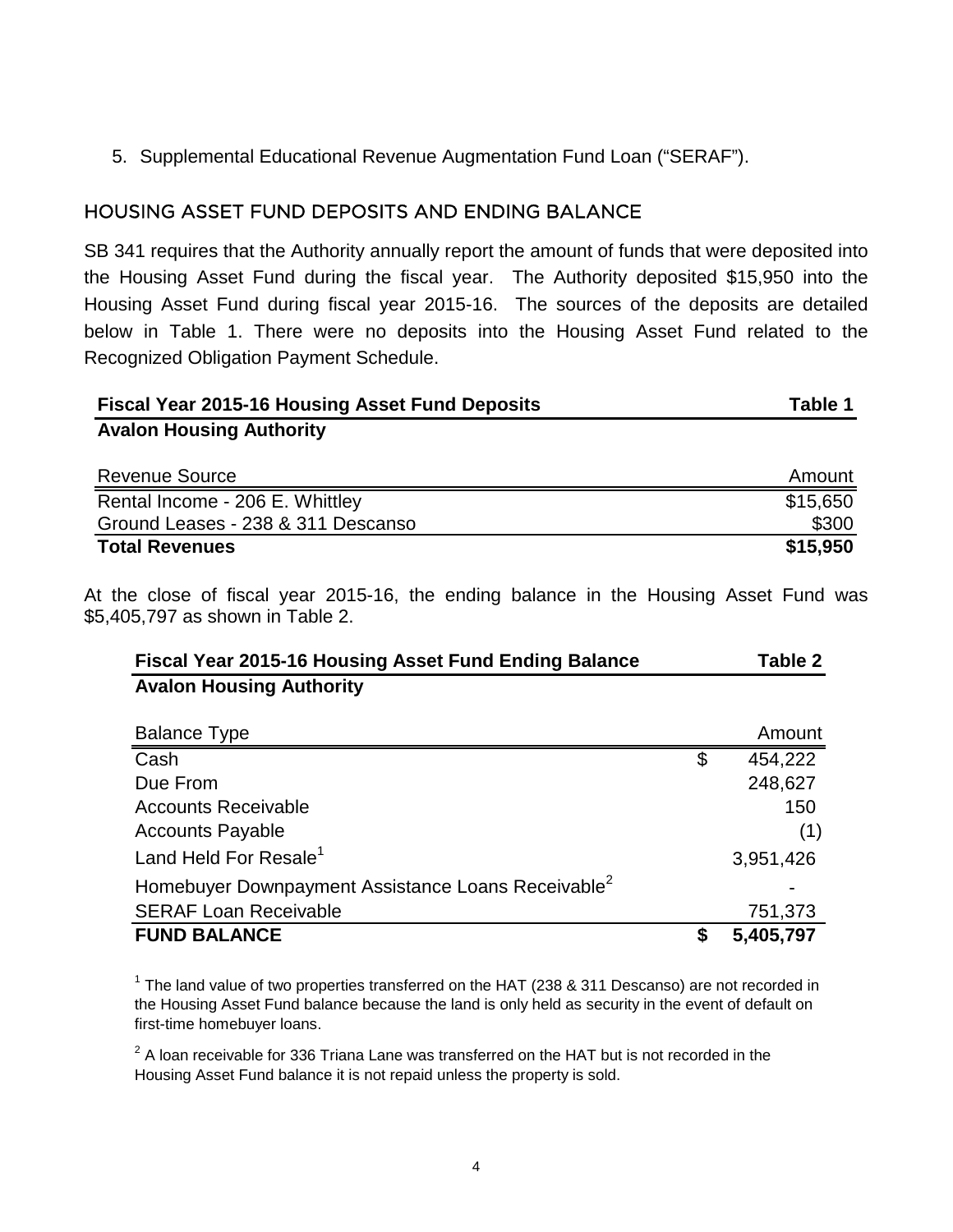# **EXPENDITURES**

SB 341 provides the following guidelines for expenditures from the Housing Asset Fund:

- 1. Administrative costs, which include housing monitoring, are capped at \$200,000 or 5% of the Housing Asset Fund's "portfolio", whichever is greater. The portfolio includes outstanding loans or other receivables, and the statutory value of any land owned.
- 2. A housing successor is authorized to spend up to \$250,000 per year on rapid rehousing solutions for homelessness prevention if the former ACIA did not have any outstanding housing production requirements. The former ACIA had a surplus of affordable housing production units, and therefore the Authority as Housing Successor can make this expenditure if it chooses and funding is available for such expenditures.
- 3. Remaining allowable expenditures must be spent to improve housing options affordable to households earning 80% or less of the area median income ("AMI"). This means that no funding may be spent on moderate-income households, as was previously authorized by redevelopment law. Of the money expended, a minimum of 30% must go towards households earning 30% or less of the AMI, and a maximum of 20% may go towards households earning between 60% and 80% of the AMI.

Note that housing successors must report expenditures by category each year, but compliance is measured every five years. For example, a housing successor could spend all of its funds in a single year on households earning between 60% and 80% AMI, as long as it was 20% or less of the total expenditures during the five-year compliance period. The first five-year compliance period will be evaluated at the end of Fiscal Year 2018-19.

Table 3 summarizes the Housing Asset Fund expenditures by category. All expenditures in FY 2015-16 were administrative expenses.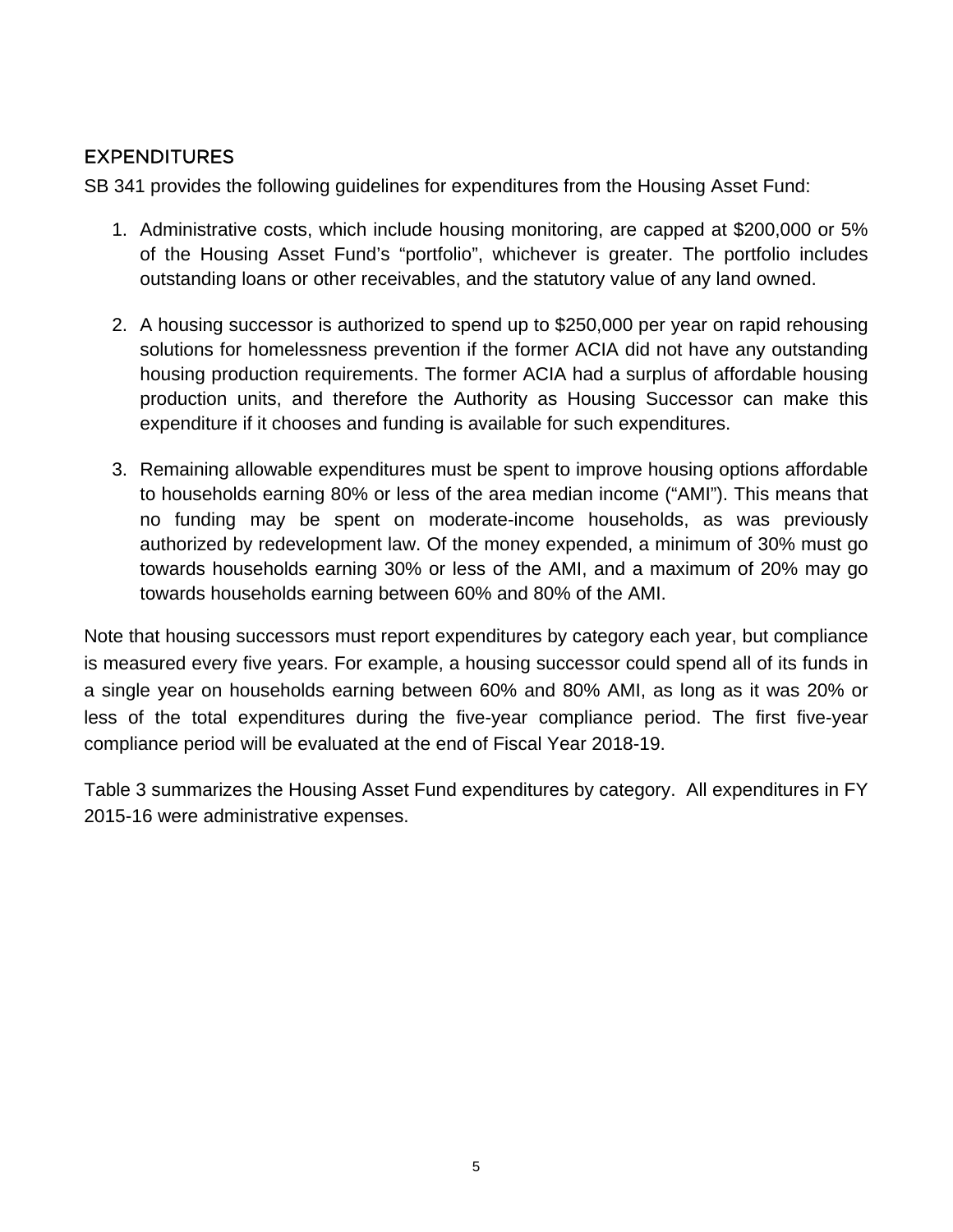#### **Fiscal Year 2015-16 Housing Asset Fund Expenditures Table 3**

#### **Avalon Housing Authority**

|                            | Admin/     | <b>Rapid</b> | Ext. Low                        | Other        | Ext. Low | <b>Very Low</b>     | Low        |
|----------------------------|------------|--------------|---------------------------------|--------------|----------|---------------------|------------|
| <b>Annual Expenditures</b> | Monitoring |              | <b>Rehousing   Rental Units</b> | <b>Units</b> |          | <30% AMI 30-60% AMI | 60-80% AMI |
| Administration             | \$4.190    | \$0          | \$0                             | \$0          | \$0      | \$0                 | \$0        |
| <b>Annual Total</b>        | \$4,190    | \$0          | \$0                             | \$OI         | \$0      | \$0                 | \$0        |

#### **Compliance Period Expenditures**

|                           | Annual Limits' |           | Five-Year Limits (2013-14 through 2018-19) |      |         |            |      |
|---------------------------|----------------|-----------|--------------------------------------------|------|---------|------------|------|
| <b>Total Expenditures</b> | \$4.190        | \$0       | \$0                                        | \$OI | \$0     | \$0        | \$0  |
| SB 341 Limitation         | \$256,140      | \$250,000 | $>30\%$                                    | <70% | $>30\%$ | <70%       | <20% |
| <b>Compliant (Yes/No)</b> | Yes            | Yesi      | Yes                                        | Yes. | Yes     | <b>Yes</b> | Yes  |

<sup>1</sup> Admin/monitoring and rapid rehousing expenditures have been within their maximum annual limits since FY 2013-14

### STATUTORY VALUE OF REAL PROPERTIES AND LOAN RECEIVABLES

The Authority must report on the statutory value of real properties formerly owned by the ACIA and loans and/or grant receivables listed on the HAT, shown in Table 4. Seven real properties were transferred on the HAT, however two were sold in FY 2013-14. Two loan receivables were transferred on the HAT, however one loan issued as part of a First-Time Homebuyer Downpayment Assistance Program was removed after a property was sold.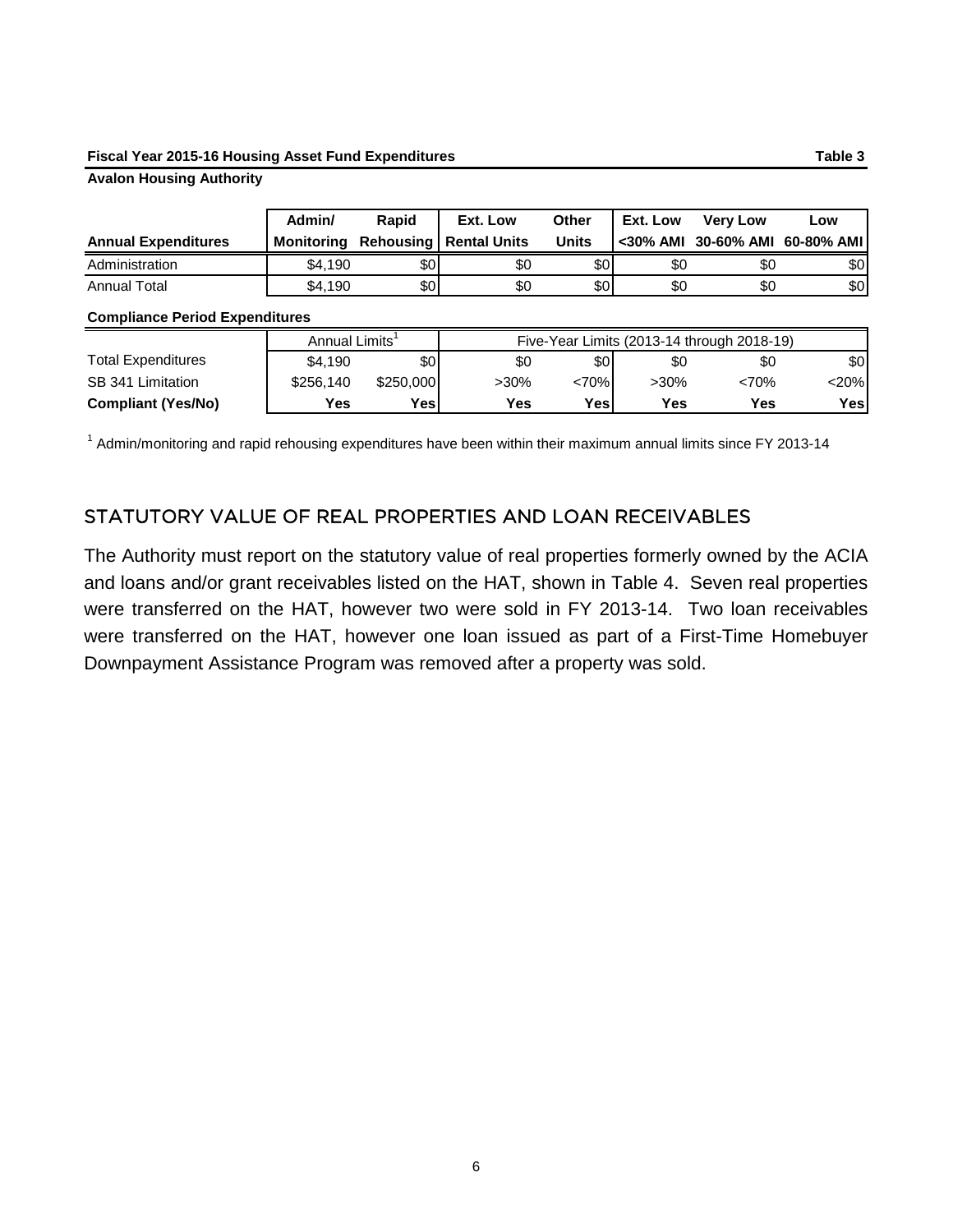| <b>Fiscal Year 2015-16 Real Properties and Receivables</b> | Table 4     |
|------------------------------------------------------------|-------------|
| <b>Avalon Housing Authority</b>                            |             |
| Asset                                                      | Amount      |
| <b>Real Properties</b>                                     |             |
| 309 Beacon Street                                          | 862,511     |
| 313 Beacon Street                                          | 236,315     |
| 238 Descanso Avenue <sup>1</sup>                           | 150,000     |
| 311 Descanso Avenue <sup>1</sup>                           | 150,000     |
| 206 East Whittley Avenue                                   | 2,852,600   |
| Subtotal                                                   | \$4,251,426 |
| <b>Loan Receivables</b>                                    |             |
| Homebuyer Downpayment Assistance Loans <sup>2</sup>        | 120,000     |
| <b>SERAF Loan Advance</b>                                  | 751,373     |
| <b>Subtotal</b>                                            | \$871,373   |
| Total                                                      | \$5,122,799 |

 $1$  The Authority issued first-time homebuyer loans with these property owners and holds interest in the land underneath the homes as security in the event of default. The value of these properties are not included in the Housing Asset Fund balance in Table 2.

 $2$  Loan receivable for 336 Triana Lane was transferred on the HAT. It is not recorded in the Housing Asset Fund balance in Table 2 because the loan is not repaid unless the property is sold.

### **PROPERTY AND PROJECT DESCRIPTIONS**

The ACIA previously transferred seven real properties to the Authority that were approved by DOF on the HAT in 2012. The Authority sold two of the properties in FY 2013-14. The following is a description of each of the remaining properties:

 309 & 313 Beacon Street: This 13-unit senior housing complex is affordable to very low income residents. Income restrictions are held in place by a Ground Lease and related Regulatory Agreement. The project was constructed in 2002 with a combination of USDA Section 515 funds, Low Income Housing Tax Credit ("LIHTC") financing, HOME funds, ACIA funds (for land purchase) and Federal Home Loan Bank funds. The affordability covenant runs for 55 years and expires in 2047. The ACIA transferred ownership of the land under the property to the Authority.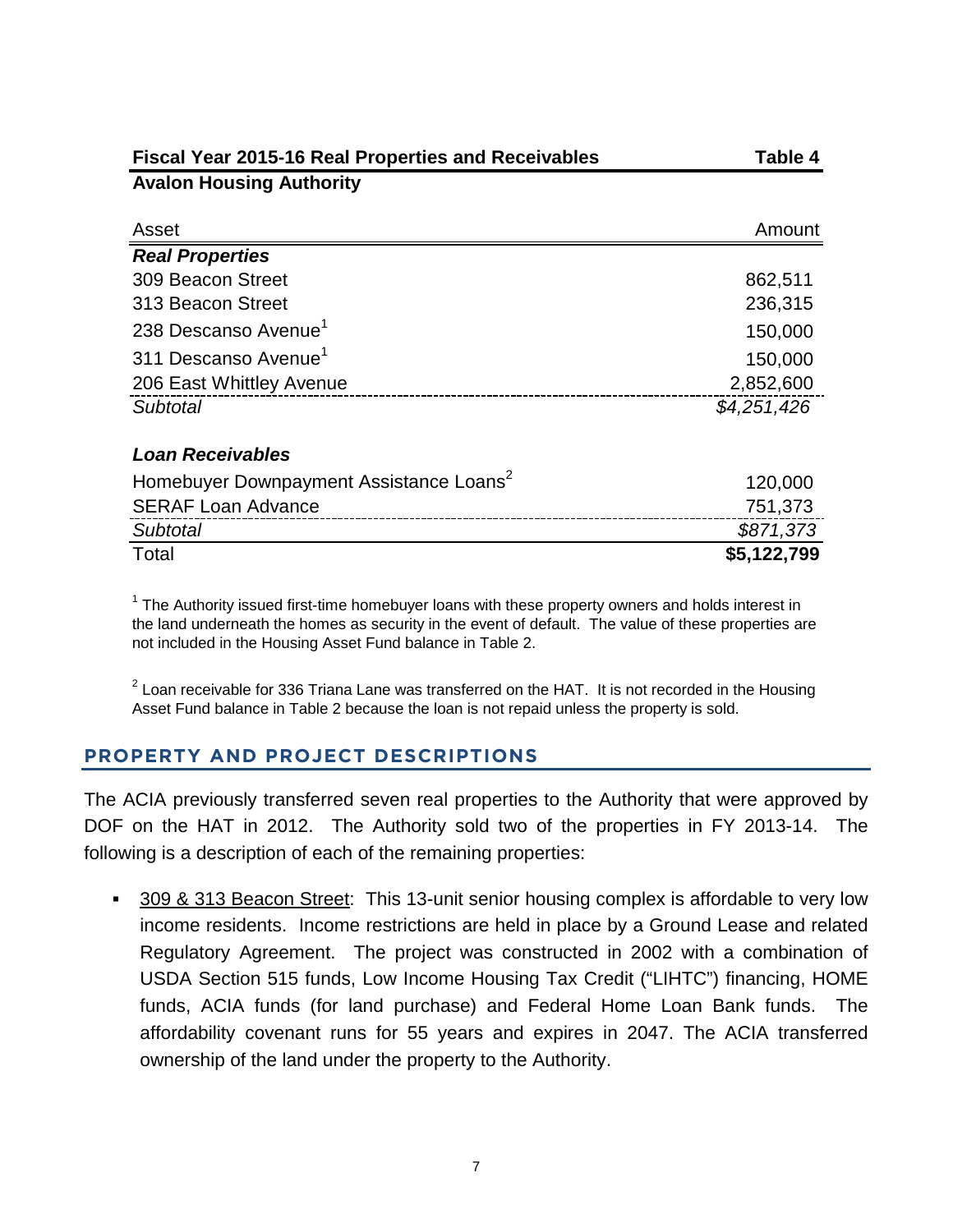- 206 E. Whittley Avenue: This property contains a five-unit apartment complex, of which one unit currently pays rent. It is not income-restricted. The ACIA purchased the property in 2008 and had planned to build new affordable housing units, however was unable to pursue development due to the dissolution of redevelopment. The City recently selected a workforce housing developer to develop workforce and affordable housing options for Avalon. The Authority will ensure this site is developed or disposed of as required by law.
- 238 & 311 Descanso Avenue: These two single-family homes have 55-year restrictive covenants that expire in 2051. The ACIA owned the land under the homes regulated by Ground Leases, which were transferred to the Authority. They are both affordable to moderate income households that received assistance from ACIA through its First-Time Homebuyer Down Payment Assistance Program.

## PROPERTY DISPOSITION COMPLIANCE

HSC Code Section 34176(e) requires that all real properties acquired by the ACIA prior to February 1, 2012 and transferred to the Authority be developed pursuant to the requirements detailed in HSC Section 33334.16. Thus, all property that falls within these parameters must be developed for affordable housing purposes within 5 years from the date DOF approved the HAT. Avalon's original HAT was approved by DOF on August 30, 2012. DOF later asked the Successor Agency to revise the form to reflect ownership of 309 Beacon Street. The revised HAT was approved by DOF on December 15, 2014. Therefore, the 5-year deadline will end on August 30, 2017 for most properties, and December 15, 2019 for 309 Beacon Street, which is already developed as affordable housing.

The only Authority property that still needs to be developed or disposed of pursuant to this provision is 206 E. Whittley Avenue, which is currently being marketed for sale. If the Authority is unable to develop or dispose of this property by August 30, 2017, the law allows for a 5-year extension via adoption of a resolution.

### **OUTSTANDING INCLUSIONARY AND REPLACEMENT HOUSING OBLIGATIONS**

The former ACIA had a surplus of 52 affordable housing units as of February 1, 2012. There are no outstanding inclusionary or replacement housing obligations to be fulfilled by the Authority.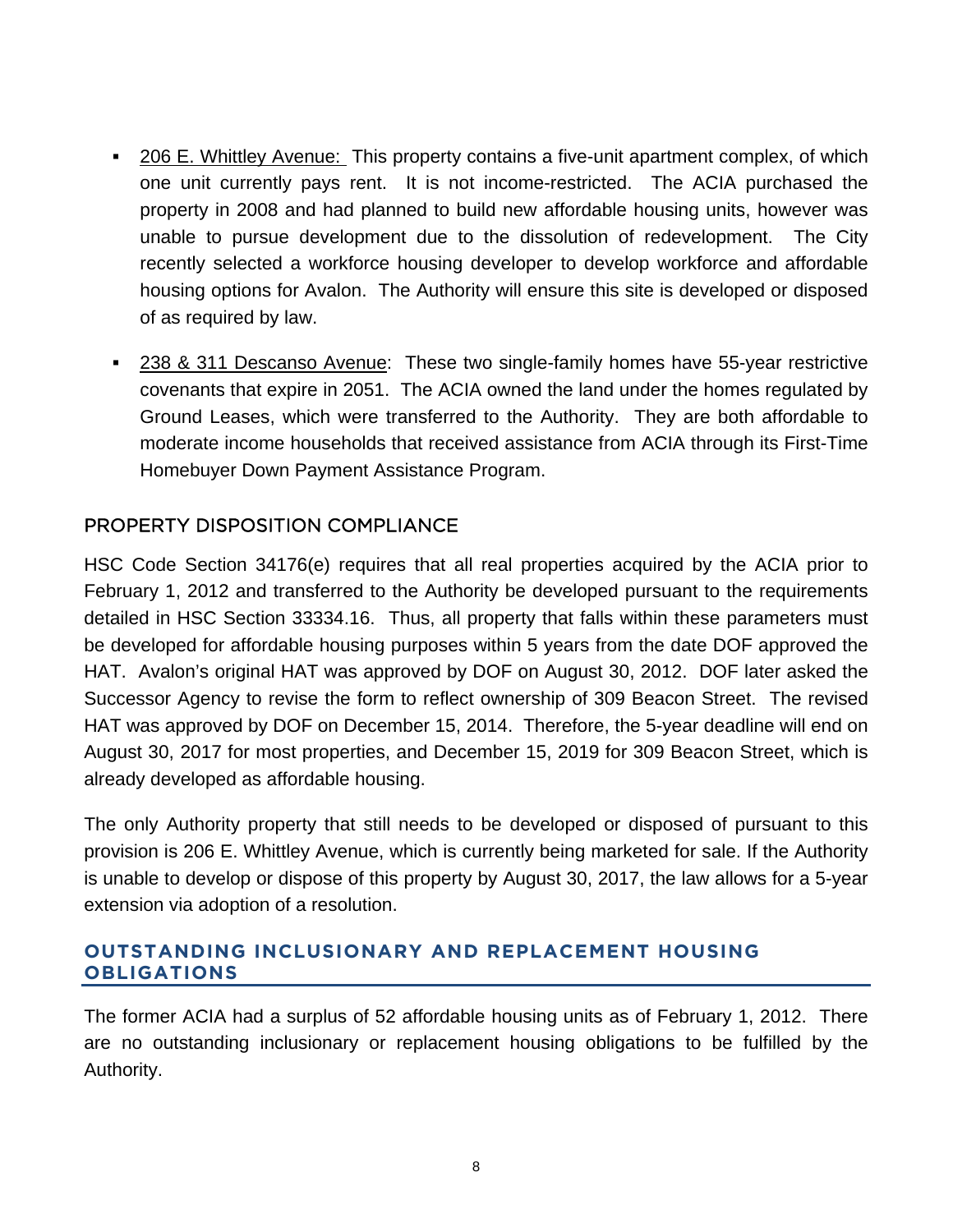# **EXTREMELY LOW INCOME EXPENDITURE PROPORTIONALITY**

Expenditures from the Housing Asset Fund shall be limited to lower income households earning 80% or less of the AMI, with at least (not less than) 30% of expenditures for rental housing for households earning 30% or less of the AMI and not more than 20% of the expenditures for household earning between 60% and 80% of the AMI.



Failure to comply with the extremely low income requirement in any five-year report will result in the Authority having to ensure that 50% of remaining funds be spent on extremely low income rental units until in compliance. Exceeding the expenditure limit for households earning between 60% and 80% of the AMI in any five-year reporting period will result in the Authority not being to expend any funds on these income categories until in compliance.

As depicted in Table 3, the Authority only had administrative expenditures in FY 2015-16 and is therefore in compliance with extremely low income 30% expenditure requirement. The Authority will ensure that it adheres to extremely low income expenditure limitations by the end of the five-year compliance period.

### **SENIOR HOUSING EXPENDITURE PROPORTIONALITY**

This report must include an accounting of deed-restricted senior rental units that were produced over the last ten years. The Authority must expend no more than 50% of the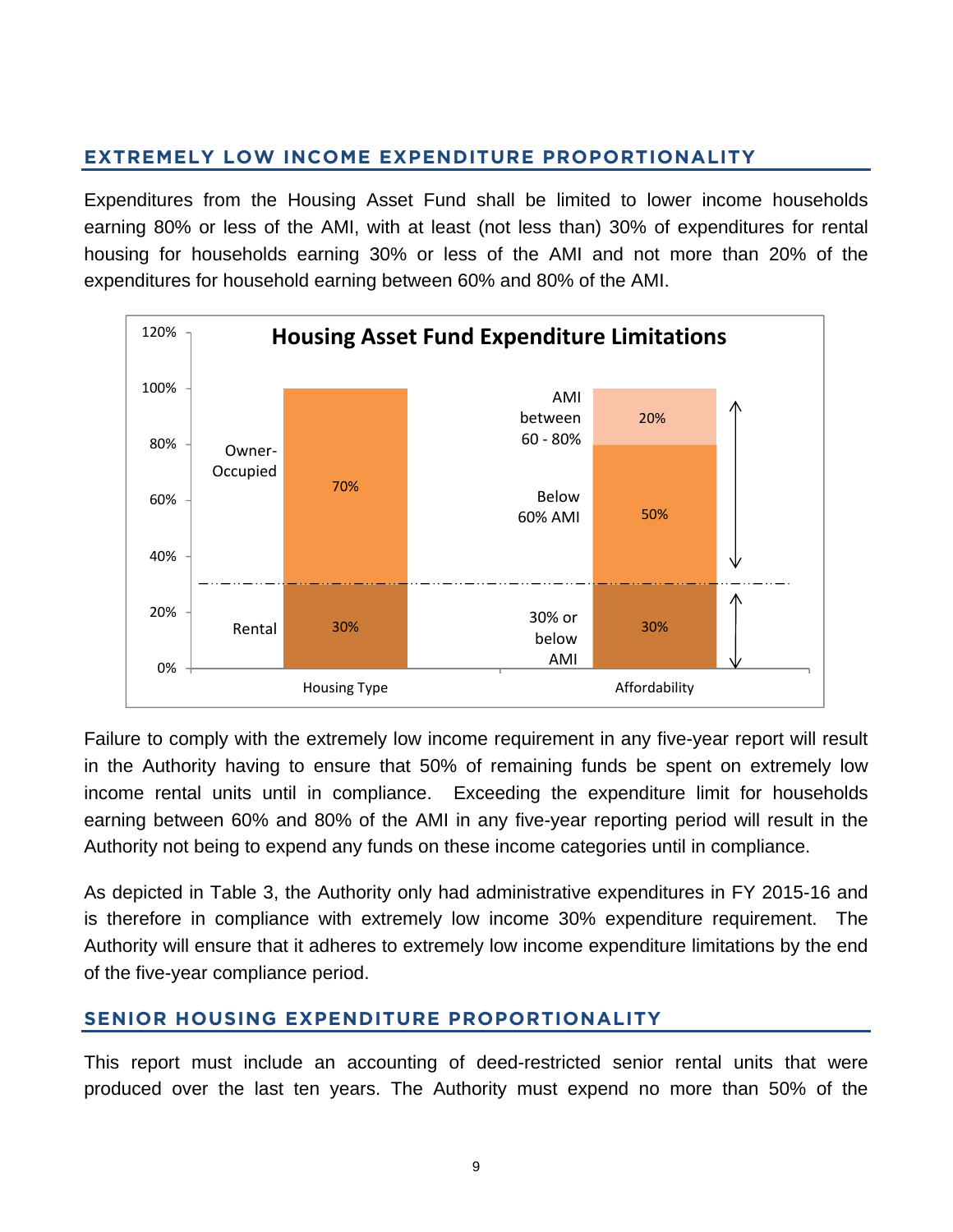aggregate total number of senior housing units produced by the City, Authority or former ACIA during the past 10 years. Exceeding this limitation will prohibit the use of Housing Asset Funds to subsidize any senior rental units.

There have been no deed-restricted affordable rental units developed in the past 10-years.

### **EXCESS SURPLUS**

Excess surplus calculations were once performed by redevelopment agencies on an annual basis, and are intended to ensure that funds are expended to benefit low-income households in an expeditious manner. Generally speaking, funds should be encumbered within four years of receipt. SB 341 reinstates this calculation for housing successors. Excess surplus is defined by HSC Section 34176.1(d) as "an unencumbered amount in the account that exceeds the greater of one million dollars, or the aggregate amount deposited into the account during the housing successor's preceding four fiscal years, whichever is greater."

The first meaningful calculation of this total cannot be performed until the close of the fifth fiscal year. Once four years of deposits have been established, at the close of the fifth year, (FY 2016-17) the Authority can perform a true excess surplus calculation, comparing the unencumbered fund balance to the prior four years of deposits. It is anticipated that the Authority will not have an excess surplus at the end of FY 2016-17 because the cash balance at the end of FY 2015-16 (\$454,222) was well under \$1 million.

As the general purpose of the excess surplus calculation is to ensure that money is expended for affordable housing purposes, the best action for the Authority is to encumber or expend money currently on deposit to ensure it does not accumulate over \$1 million of unencumbered funds. This will be especially important if the Authority sells property in FY 2016-17 and deposits enough money to bring the cash balance over \$1 million.

# **INVENTORY OF HOMEOWNERSHIP UNITS**

AB 1793 requires this report to include an inventory of homeownership units assisted by the former Agency or the housing successor that are subject to covenants or restrictions or to an adopted program that protects the former Agency's investment of monies from the LMIHF. The inventory is shown in Table 5.